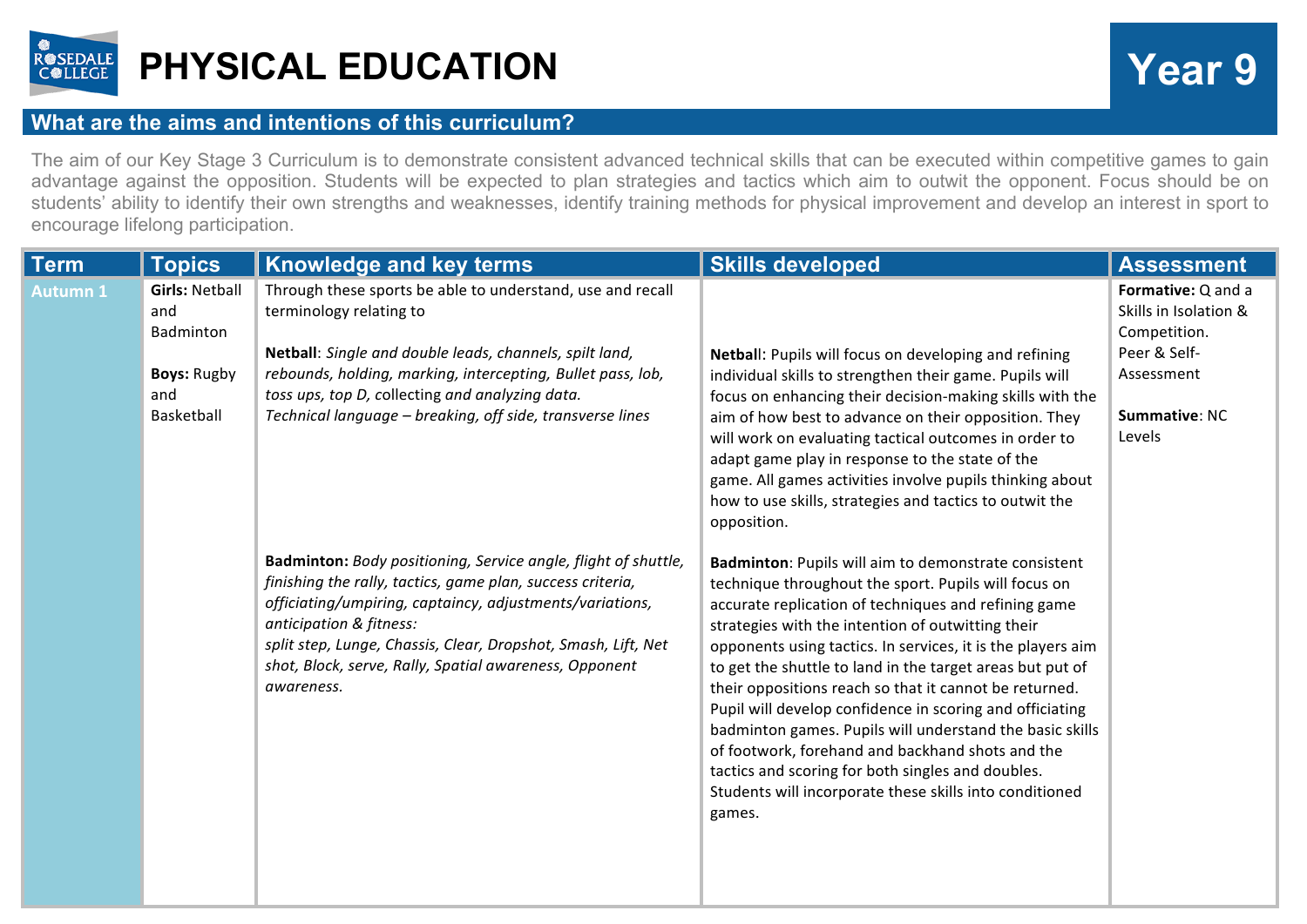|                 |                                                                                              | Rugby and Basketball: eg principles of attack and defence,<br>finding and using space, changing speed, being direct,<br>marking, covering, delaying, moving feet, watching the ball,<br>following through.                                                                                                                                                                                                                                                                                                                                                               | Rugby and Basketball: Pupils will focus on developing,<br>implementing and refining team and individual game<br>plans with the goal of outwitting an opponent. Pupils'<br>will focus on developing and implementing attacking<br>and defending strategies and techniques. All games<br>activities involve pupils thinking about how to use skills,<br>strategies and tactics to outwit the opposition.                                                                                                                                       |                                                                                                                             |
|-----------------|----------------------------------------------------------------------------------------------|--------------------------------------------------------------------------------------------------------------------------------------------------------------------------------------------------------------------------------------------------------------------------------------------------------------------------------------------------------------------------------------------------------------------------------------------------------------------------------------------------------------------------------------------------------------------------|----------------------------------------------------------------------------------------------------------------------------------------------------------------------------------------------------------------------------------------------------------------------------------------------------------------------------------------------------------------------------------------------------------------------------------------------------------------------------------------------------------------------------------------------|-----------------------------------------------------------------------------------------------------------------------------|
| <b>Autumn 2</b> | Girls:<br>Handball and<br>Rugby<br>Boys:<br>Football and<br>Badminton                        | Through these sports be able to understand, use and recall<br>terminology relating to Rugby and Badminton as per<br>instruction above.<br>Football and handball: start, restarts, set plays, team<br>strategy, team play, tournaments, competitions, preparation,<br>recovery, fitness, exercise, activity, leading,<br>officiating, principles of play, attack, defence, outwitting an<br>opponent, countering a play.<br>Fast break, Support play, Teamwork, Screening, Slow play,<br>Marking, Intercepting, Blocking, Goalkeeping, Counterattack<br>Pick up and pass. | Rugby and badminton as per instruction above<br>Football and Handball: Teams will be expected to plan<br>strategies and implement them in different situations in<br>a football/handball game. In invasion games the main<br>intention is to invade your opponents' territory and to<br>outwit them so that you can score goals or points.<br>Pupils' will focus on progressing, implementing and<br>refining team and individual game performance to<br>outwit opponents.                                                                   | Formative: Q and a<br>Skills in Isolation &<br>Competition.<br>Peer & Self-<br>Assessment<br>Summative: NC<br>Levels        |
| <b>Spring 1</b> | <b>Girls: Football</b><br>and<br>Dodgeball<br><b>Boys: Table</b><br>tennis and<br><b>HRF</b> | Football as per instruction above.<br>Dodgeball: Throwing - side sling shot and underarm,<br>Catching - chest, low and high, Dodging - ducking and<br>jumping, diving and rolling, Blocking and tactics, Variations -<br>Last Man Standing, Team Free for All, The Wall and Nation-<br>ball, Design a Dodgeball game.<br>Table Tennis: Ready position, angles, forehand, backhand,<br>block, push, staying in the rally, finishing the rally, tactics,<br>game plan, success criteria, officiating/umpiring, captaincy,                                                  | Football as per instruction above.<br>Dodgeball: In this unit pupils will develop their<br>understanding of the game and they will learn how to<br>play dodgeball, practice the requisite skills, and<br>demonstrate their abilities to perform various physical<br>movements in a competitive game. Pupils have the<br>opportunity to organise their own tournament.<br>Table Tennis: Pupils will focus on developing advanced<br>techniques as well as implementing and refining<br>complex plays to outwit opponents. Pupils will be able | Formative: Q and a<br>Skills in Isolation &<br>Competition.<br>Peer & Self-<br>Assessment<br><b>Summative: NC</b><br>Levels |
|                 |                                                                                              | adjustments/variations, anticipation, fitness<br>HRF: Agility, Balance, Body Composition, Cardiovascular<br>Endurance, Coordination, Flexibility, Muscular Endurance<br>Muscular Strength, Power, Reaction Time, Speed, interval,<br>fartlek, circuits.                                                                                                                                                                                                                                                                                                                  | to demonstrate the elements of attack and defence<br>through game play. In net games, it is the player aim to<br>get the ball to land in the target area so that the<br>opponent cannot return it. Pupil should be able to<br>confidently score and officiate table tennis games.<br>HRF: In this unit pupils will carry out tests into<br>the bodies' ability to perform health and skill related<br>components of fitness. They will be able to identify<br>personal strengths and weaknesses in their                                     |                                                                                                                             |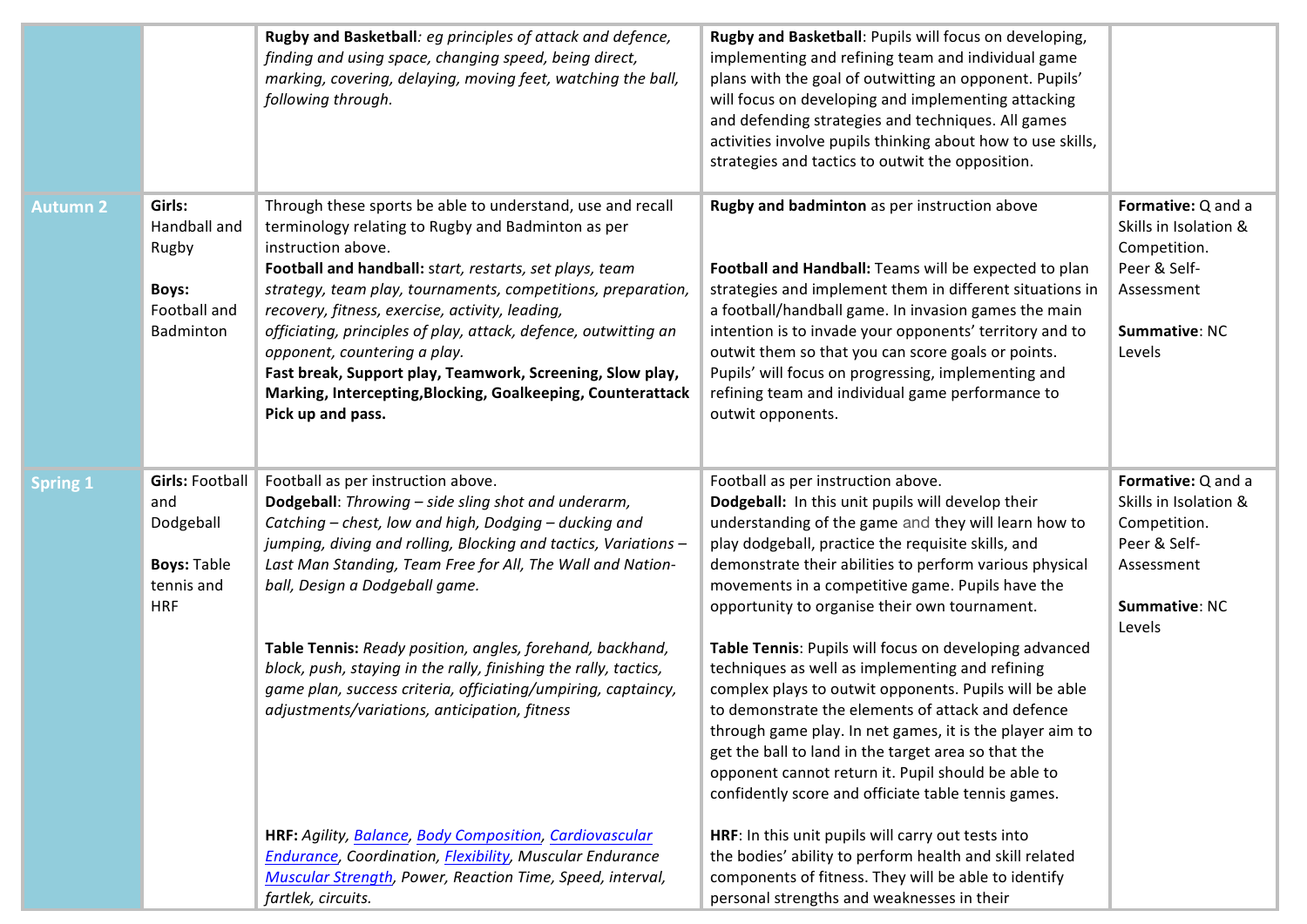|                 |                                                                                       |                                                                                                                                                                                                              | performance. Pupils will learn and experience different<br>methods of training which can be adapted to suit the<br>needs of their fitness journey.                                                                                                                                                                                                                                                                                                                                                        |                                                                                                                      |
|-----------------|---------------------------------------------------------------------------------------|--------------------------------------------------------------------------------------------------------------------------------------------------------------------------------------------------------------|-----------------------------------------------------------------------------------------------------------------------------------------------------------------------------------------------------------------------------------------------------------------------------------------------------------------------------------------------------------------------------------------------------------------------------------------------------------------------------------------------------------|----------------------------------------------------------------------------------------------------------------------|
| <b>Spring 2</b> | <b>Girls: HRF</b><br>and Table<br>tennis<br><b>Boys:</b><br>Dodgeball<br>and Handball | All above as per previous instruction.                                                                                                                                                                       | All above as per previous instruction.                                                                                                                                                                                                                                                                                                                                                                                                                                                                    | All above as per<br>previous instruction.                                                                            |
| <b>Summer 1</b> | Girls:<br>Athletics and<br>Rounders<br><b>Boys: Cricket</b><br>and Athletics          | Athletics: eg improving stamina, strength and/or suppleness<br>• training programmes, eg interval, pyramid, repetitions and<br>sets, fartlek, cross-<br>training                                             | Athletics: In this unit, pupils will further enhance<br>replication and performance across all disciplines. Pupils<br>to gain a further understanding of fitness and its<br>relationship to performance. Pupils will focus on<br>planning, preparing for and competing in a range of<br>athletic competitions organised by themselves and<br>others. In athletic activities, pupils will engage in<br>performing skills and personal and collective bests in<br>relation to speed, height and distance.   | Formative: Q and a<br>Skills in Isolation &<br>Competition.<br>Peer & Self-<br>Assessment<br>Summative: NC<br>Levels |
|                 |                                                                                       | Rounders and cricket: eg stance, body position, follow-<br>through, mechanics of movement, no ball, batting order,<br>bowling techniques, field placements, coaching,<br>officiating/umpiring, anticipation. | Rounders and cricket: In this unit pupils focus on<br>accurate replication & further developing,<br>implementing and refining techniques for batting,<br>bowling and fielding. Pupils will further work on the skill<br>of outwitting opponents. In striking and fielding games,<br>players achieve this by striking the ball so that fielders<br>are deceived or avoided, and then running between<br>wickets or around bases to score runs. Pupils should<br>accurately score games & understand rules. |                                                                                                                      |